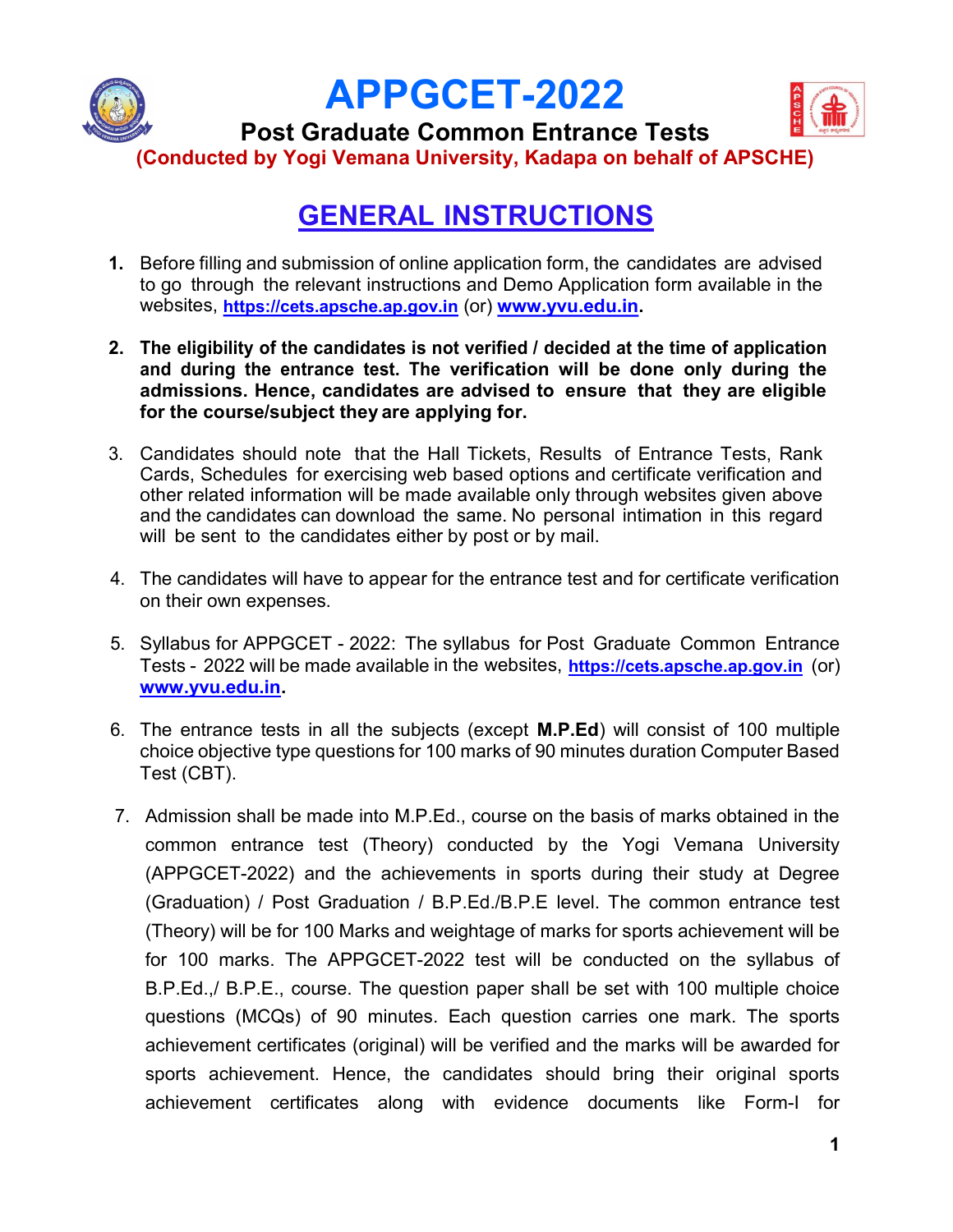Internationals, Form-II for Nationals and Form-III for Inter-University participants etc., on the day informed to the candidates later. The merit list will be prepared basing on the aggregate of 200 marks.

- 8. Indulgence in any kind of malpractice (photo morphing, impersonation, copying, etc.) in entrance test will attract punishment under the criminal laws.
- 9. Admissions are conducted through a process of web based counseling. The schedule for certificate verification will be announced after declaring the results. Before allotment of admissions, the qualified and eligible candidates have to exercise options through web in the order of their preference.
- 10. NATIONAL INTEGRATION QUOTA (NIQ): 5% Supernumerary seats in each course in campus and constituent colleges of universities are available to the candidates belonging to the states other than Andhra Pradesh and Telangana under National Integration Quota. The candidates those who have completed their School & College Education from other than Andhra Pradesh and Telangana States are eligible only for NIQ Quota.
- 11. Candidates who have completed degree with single subject in open/distance mode of education are not eligible for P.G. Courses.
- 12. Candidates qualified in APPGCET 2022 are eligible for admissions into Campus, Constituent and Affiliated colleges of Andhra, Sri Venkateswara, Sri Krishnadevaraya, Acharya Nagarjuna, Sri Padmavathi Mahila, Yogi Vemana, Rayalaseema, Vikrama Simhapuri, Dravidian, Krishna, Adi Kavi Nannaya, Dr. B.R. Ambedkar, Dr. Abdul Haq Urdu, Cluster University, Andhra Kesari Tanguturi Prakasam and JNTUA-OTPRI.
- 13. B.Com candidates are not eligible for M.A. Economics.
- 14. For M.A. language courses, Degrees like B.E., B. Tech., B. Pharm. etc., are not eligible.
- 15. The candidates with other than B.A. / B.Sc. / B.Com. qualification like B.E., B. Tech., B. Pharmacy, LLB (5 yrs), B.C.A., etc., must go through the eligibility conditions before applying to ensure their eligibility.
- 16. Notwithstanding anything contained in this Information Brochure, the rules and regulations that are in force in the Universities at the time of admissions shall be final and binding. And also if there are any changes in the admission rules and regulations either from Government or University then such rules are applicable from time to time.
- 17. All disputes pertaining to APPGCET 2022 shall fall within the court's jurisdiction of Vijayawada only.